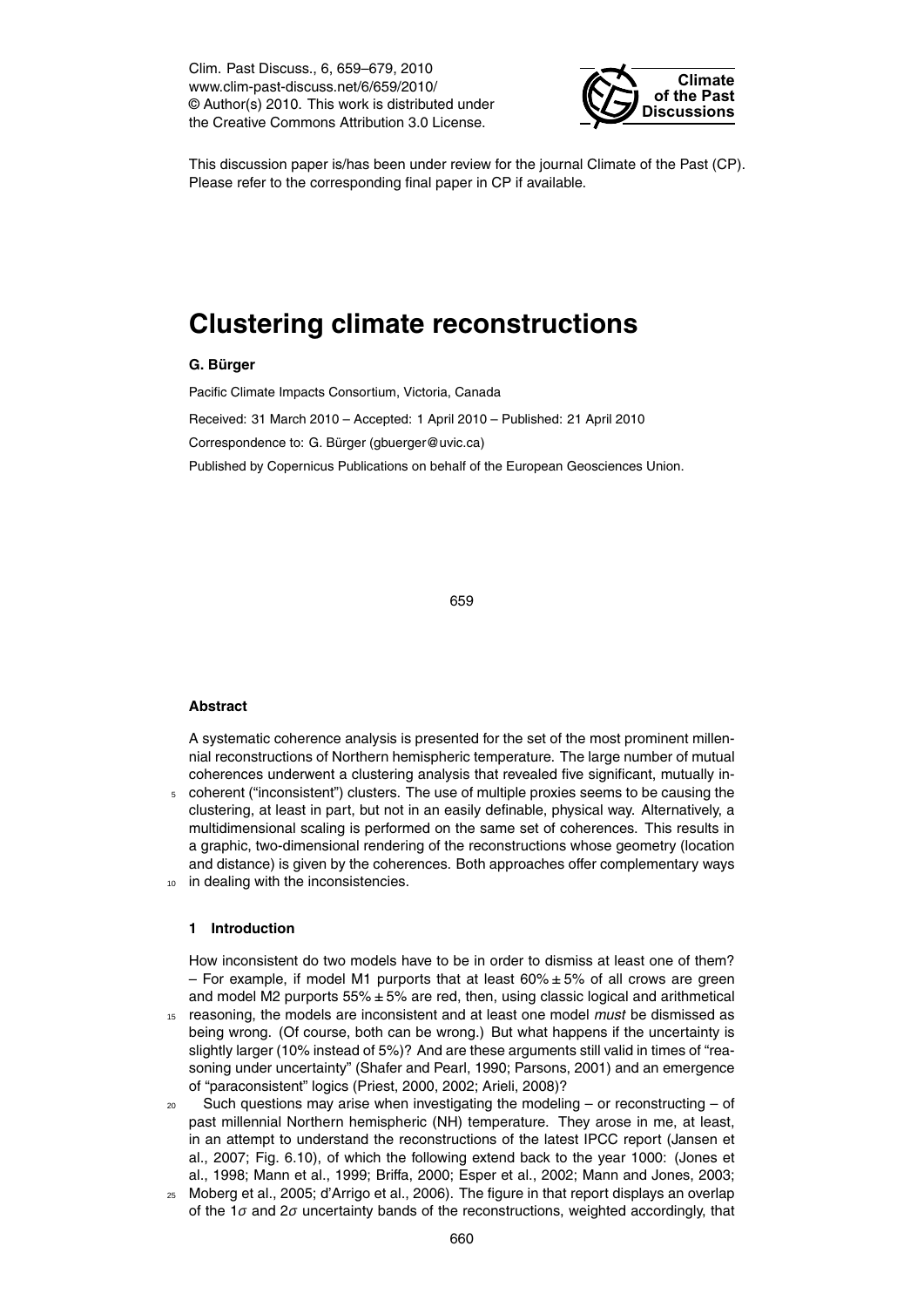approximates the "most likely" temperature for any given year. In the present study I am going to define a notion of "consistency" that is suited to these reconstructions, based on time series coherence. I have for completeness also included the reconstructions (Crowley and Lowery, 2000) and (Mann et al., 2008), making a total of ten

- <sup>5</sup> reconstructions listed in Table 1. In statistical terms, the mentioned IPCC figure entails what is known as a "probability mixture model" (McLachlan and Peel, 2000), with all sub-models weighted equally. The reconstructions are thus tacitly considered as mutually consistent, and conflicting variations between any two of them are not resolved but instead add to an overall uncertainty of a unique, albeit unknown NH temperature.
- 10 That all reconstructions are weighted equally is mainly due to the lack of better evidence. Many verification attempts (Briffa et al., 1988; Mann et al., 1998, 2008; Rutherford et al., 2005; Wahl et al., 2006) suffer from insufficient independent verification data, which severely obscures the corresponding statistics (Burger, 2007; Christiansen ¨ et al., 2009). This lack of data can partly be evaded by using the synthetic data of
- <sup>15</sup> a climate simulation, where "pseudo" proxies, which are temperature grid points degraded by noise, are used to track temperature (Von Storch et al., 2004; Mann et al., 2005; Lee et al., 2008; Christiansen et al., 2009). The variance of the noise, or the signal-to-noise ratio (SNR), is determined from local temperature-proxy correlations. According to these studies, none of the tested methods revealed a performance con-
- <sup>20</sup> clusive enough to provide reliable temperature estimates for the entire millennium, at least not for the appropriate setting, that is, a small proxy network with a low SNR. It should be noted, moreover, that the reported performance measures are likely too optimistic anyway, as the local temperature-proxy error model – independent white noise  $-$  has been shown to be inadequate (Bürger et al., 2006; Bürger, 2007); see also (Von
- <sup>25</sup> Storch et al., 2006).

With verification being thus poor, debates about competing approaches to climate reconstruction, such as regional curve standardization (Briffa et al., 1992; Esper et al., 2002), or different variants of regression (Von Storch et al., 2004; Mann et al., 2005) remain largely undecided.

661

If such "unilateral" validation approaches fail, bilateral analyses may offer some guidance to assess millennial climate reconstructions. I am aware of only one systematic analysis of such kind. (Juckes et al., 2007) calculate cross correlations of six reconstructions, four of which are also considered here. But their analysis has a number

- <sup>5</sup> of caveats. For example, the corresponding low-pass filtered versions (21-year running mean) have been described as "highly correlated", but no significance analysis has been supplied that would put "high" into context. Moreover, their estimates are optimistically biased as they include the instrumental period which was used for calibration.
- <sup>10</sup> I follow a similar approach here by systematically analyzing the mutual consistency of the ten reconstructions of Table 1. To avoid the "synchronization" effect from the calibration, the analysis will be based exclusively on pre-instrumental variations. Additionally, *spectral coherence* is used to measure the mutual consistency of the reconstructions. Estimates of coherence and corresponding uncertainties rely on little more than very
- <sup>15</sup> general stationarity assumptions (Brillinger, 2001) and therefore present a better protection against, e.g., spurious significance (Granger and Newbold, 1974). This should provide a more stringent criterion to judge the mutual consistency of any two series. Using a distance measure that is based on coherence, aggregated across relevant

frequencies, a clustering analysis is performed on the set of reconstructions. This re-<sup>20</sup> sults in a structured view of the reconstructions, with any two clusters being *inconsis-*

- *tent*. Based on the same distance metric, a multi-dimensional scaling (MDS) analysis of the ten reconstructions is performed. In two dimensions, a very graphic rendering of the reconstructions is obtained that may already be useful for, e.g., detecting outliers, and may help to design new reconstructions from the ones given. And it may ultimately
- $25$  lead to a better logical understanding, as indicated above, of what has actually been reconstructed.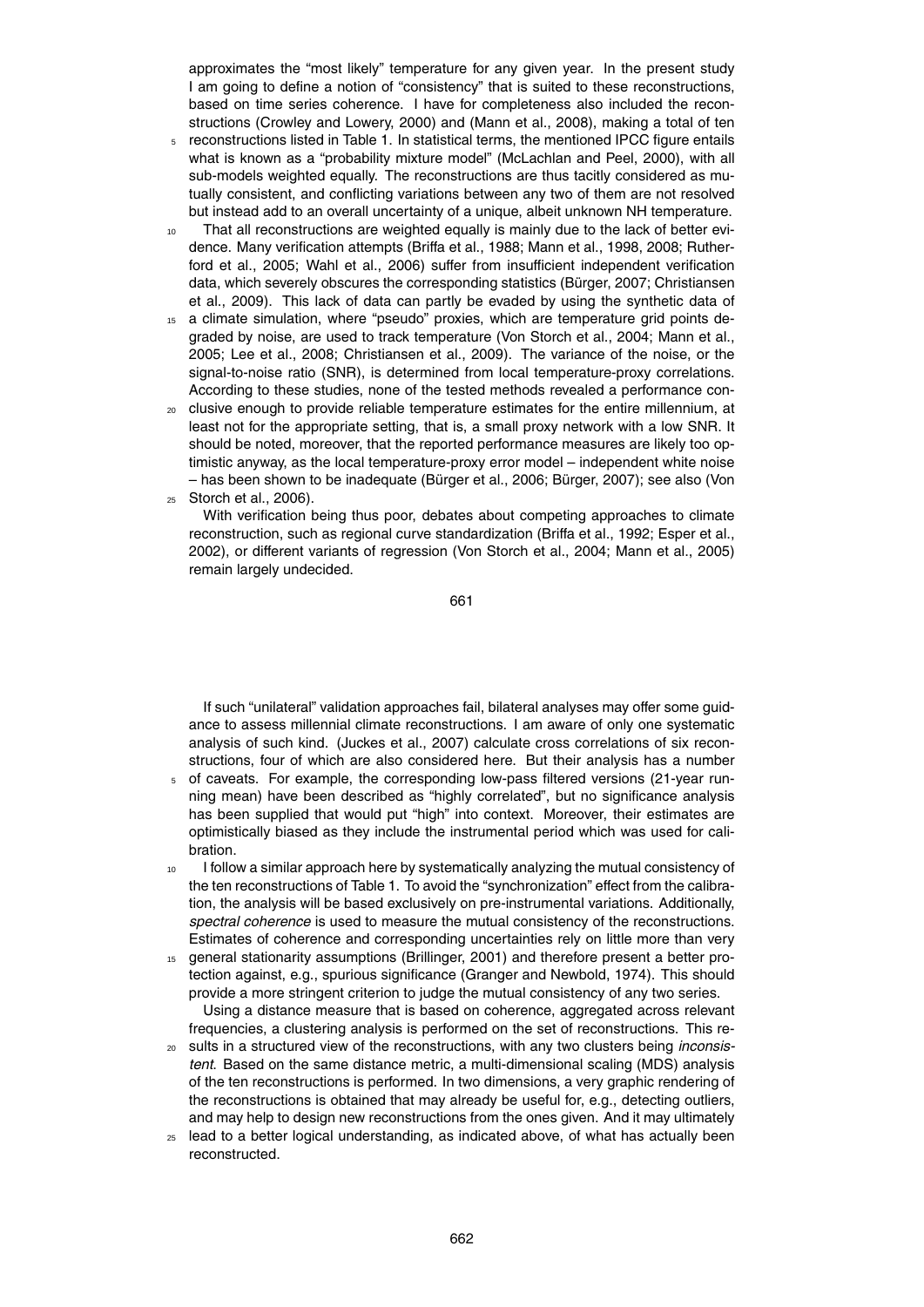#### **2 Clustering reconstructions**

The following coherence analysis establishes statistically whether corresponding covariations represent coherent behavior or just pure chance. The analysis is constrained to reconstructed data prior to 1850, to ensure that the estimated coherence is not

<sup>5</sup> inflated by calibrating effects from the instrumental period. All reconstructions are rescaled to have zero mean and unit variance.

We use the multitaper spectral estimator (Percival and Walden, 1993). Coherence, *κ*, as a spectral measure depends on frequency, *f*. An appropriate summary measure is given by the quantity

$$
\overline{\kappa} = 1/0.2 \int\limits_{0 \le f \le 0.2} \kappa(f) df, \tag{1}
$$

representing the average coherence in the spectral band  $0 \le f \le 0.2$ , which means variability above 5 years. This is the time scale where significant temperature-proxy interaction is to be expected (Cook et al., 1998, 2000, 2004; Biondi et al., 2001; d'Arrigo et al., 2001; Briffa et al., 2002; Gray et al., 2003, 2004; Wilson et al., 2007). Table 2 15 shows the complete set of mutual coherences  $\overline{k}$  for the millennial reconstructions. Of

all 10 2 Υ  $=$  45 pairs, only a small fraction (7) turns out to be significantly nonzero, indicating nonrandom behavior. Among these, the pairs dA06, Br00 and dA06, Es02 (abbreviations from Table 1) stick out with values of 0.65 and 0.6; and, adhering to what can be called the transitive law of coherence, Br00, Es02 follow with  $\overline{k}$  = 0.55.

<sup>20</sup> More systematically, a hierarchical clustering analysis (Hastie et al., 2001) is applied to Table 2, using as a distance metric the term

 $d = 1 - \overline{k}$ . (2)

Starting from each single reconstruction as a cluster, new clusters may be formed recursively from any given set of clusters by merging the two nearest (most coherent)

663

clusters, the distance of any two clusters being taken as the maximum of *all* member distances ("complete linkage"). If that distance is smaller than the distance corresponding to the level of  $\kappa$  significance in Eq. (2) (from the 99% level), the two clusters are called *consistent* and merged to form a new cluster. A looser criterion of forming clus-

- <sup>5</sup> ters is "single linkage" where maximum distance is replaced by minimum distance. But in that case, two clusters are merged if only *any* two members are significantly coherent, and so clusters are populated with mutually incoherent members (reconstructions) which should be avoided after all. Therefore, single linkage clustering is generally dropped from this analysis. The clustering process is shown in Fig. 1, the resulting
- <sup>10</sup> group of internally coherent but mutually incoherent clusters signified by different colors. The height of a node is given by the distance of its two constituents. Five clusters are so obtained: {Br00, Es02, dA06}, {MJ03, Mo05}, {CL00, Jo98}, {Ma08L, Ma08}, and {Ma99}.
- A more graphic representation of the reconstruction clustering is obtained from using 15 multidimensional scaling (MDS) (Hastie et al., 2001). In MDS, the ten reconstructions are mapped onto a low (here two) dimensional Euclidean space, so as to optimally represent the distance matrix of Table 2 as Euclidean distances between the mapped points. The result is shown in Fig. 2. Br00 occupies the center of the plot, with relatively moderate (albeit mostly inconsistent) distances to the other reconstructions; dA06 is
- <sup>20</sup> similar. In this display, Ma08L appears as the most "excentric" reconstruction, followed by CL00, Ma99, and Mo05. Ma08L and Ma99 show the greatest distance, that is, of all pairs they are maximally inconsistent. Note that all five clusters are well represented in the plot (which is not too surprising as that is exactly the purpose of MDS).
- Figure 3 displays the reconstructed time series grouped by cluster. Cluster {Br00,  $25$  Es02, dA06} shows warm conditions at about the years 1000, 1400 and 1550, and cooler conditions from 1200 to 1350 and at 1450 and 1600. Cluster {MJ03, Mo05} is, like all remaining clusters, dominated by a fairly strong negative trend. On top of that there is an extended cooling in the 17th century, followed by much warmer conditions in the 18th century. Not much variability is in cluster {CL00, Jo98}, only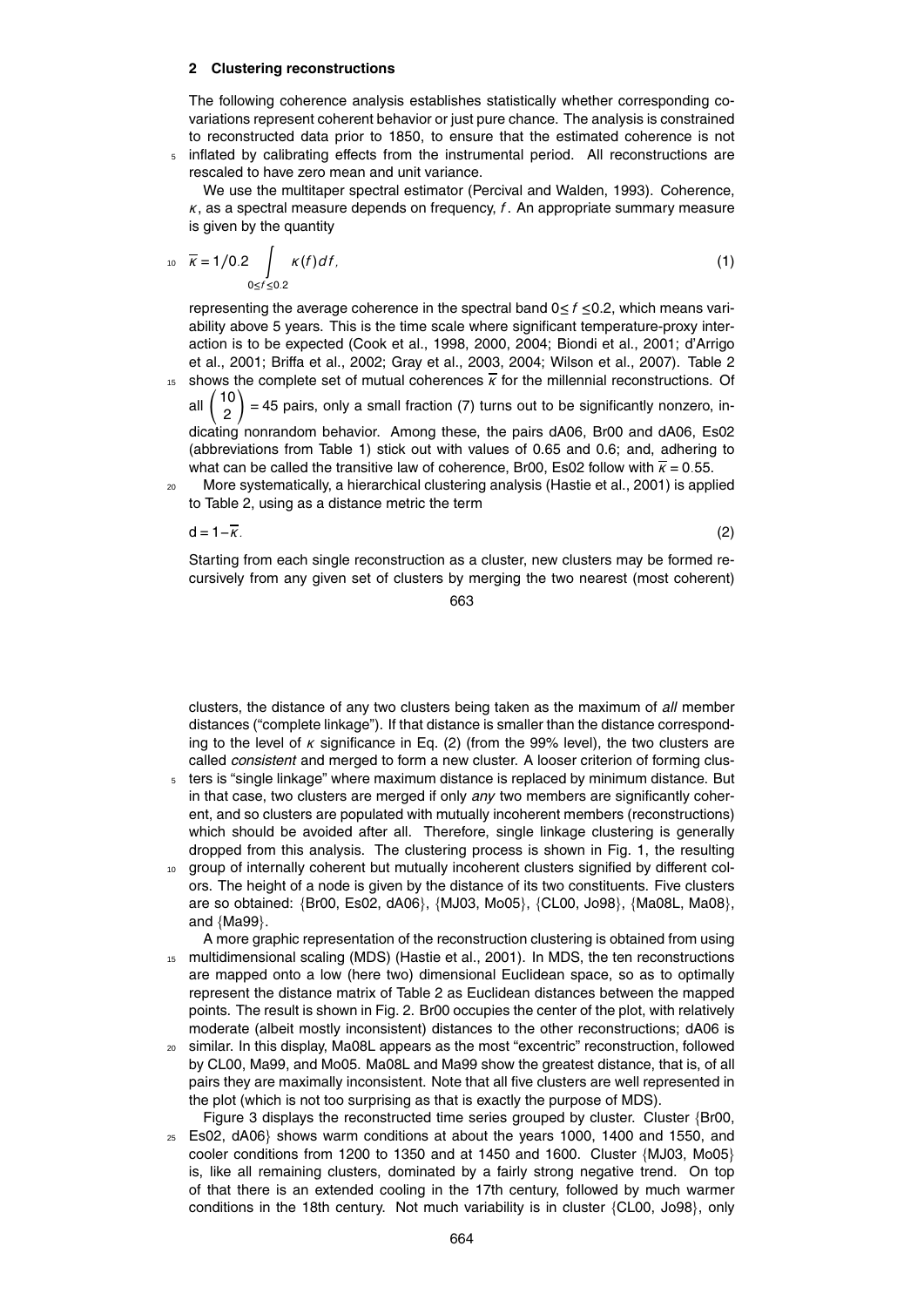the apparent negative trend which seems stronger for CL00. The series are weakly coherent. Finally, the clusters {Ma08L, Ma08} and {Ma99} are both characterized by little variability, interrupted by sporadic outbreaks of strong cooling (1350, 1450, 1700) that might be related to volcanic events.

- <sup>5</sup> To exemplify the inter- and intra-cluster coherence I have plotted in Fig. 4 typical coherence spectra from the clusters {Br00, Es02, dA06}, {MJ03, Mo05}, {Ma08L, Ma08}, and {Ma99}, together with the 90%, 95%, and 99% confidence band of no coherence (which is known to be independent of frequency). Br00 and dA06 are significantly (99%) coherent on all timescales, whereas MJ03 and Mo05 are coherent at the lower
- <sup>10</sup> frequencies (*f* ≤0.2) only. An extreme case of cross-cluster inconsistency are the two most distant reconstructions Ma99 and Ma08L, which are nowhere coherent except at very small frequencies, signifying their common negative trend.

A potential cause of the cluster incoherence may lie in the different target areas of the reconstructions. For example, Br00 reconstructs the NH extratropical land temper-15 ature only, while Mo05 is targeted at the entire NH. Inspecting Table 3 shows that in fact the five clusters are nicely lined up with their respective target configurations, with the exception of {Ma08, Ma08L} which are distinguished by using sea surface information. But this characterization is not unique as, e.g., {MJ03, Mo05} and {Ma99} are incoherent but share the same targets. Moreover, the different targets are not so different

<sup>20</sup> in the first place, as Table 4 shows: a millennial climate simulation (Gonzalez-Rouco et al., 2003) shows that the various target areas are strongly coherent for the relevant time scales >5y, with  $\bar{k}$  ~ 0.95 or d ~0.05.

If the different target areas cannot sufficiently account for the different clusters, having a sufficiently even type and processing of proxies seems to lead to coherent recon-

 $25$  structions. This applies to the cluster {Br00, Es02, dA06}, all whose reconstructions are based on tree rings and a similar technique (age band decomposition and regional curve standardization) to retain low-frequency information for the proxy standardization.

$$
665 \\
$$

It should be noted that choosing a narrower spectral band, such as for example  $0 \leq$ *f* ≤0.1, that is, decadal and longer, does not alter the dendrogram of Fig. 1 substantially. Similarly, the 95% significance level (d=0.61) yields identical clusters, while under the 90% level (d=0.65) clusters {Br00, Es02, dA06} and {MJ03, Mo05} merge.

#### <sup>5</sup> **3 Discussion**

By avoiding the (calibrating) instrumental period, and by using a fairly robust spectral measure for low-frequency performance, the above coherence analysis has uncovered several inconsistencies among the group of millennial reconstructions that figured prominently in the latest IPCC report and elsewhere. An immediate lesson from this

<sup>10</sup> is that simple visual inspection of smoothed time series, grouped and overlaid into a single graph, can be very misleading. For example, the two reconstructions Ma99 and Ma08L, which have previously been described to be in "striking agreement" (cf. Mann et al., 2008), turned out to be the most incoherent of all in our analysis.

The most obvious, pragmatic, response to the inconsistencies is to inspect the meth-<sup>15</sup> ods and try to improve and harmonize them. But as I have pointed out, without a functioning, uncontroversial verification procedure this will not lead very far.

Having therefore to live, for now, with pairwise inconsistent reconstruction clusters there is more than one way to interpret the coherence results meaningfully. Two complementary views regarding the "true" NH temperature are possible, depending on the <sup>20</sup> focus lying on the clustering or on the MDS:

- a) five inconsistent clusters each representing a possible truth
- b) ten independent approximations of an otherwise unknown truth

ad a) With no obvious means at hand to dismiss any of the five inconsistent reconstructions, one would have to deal with derivations involving inconsistent statements.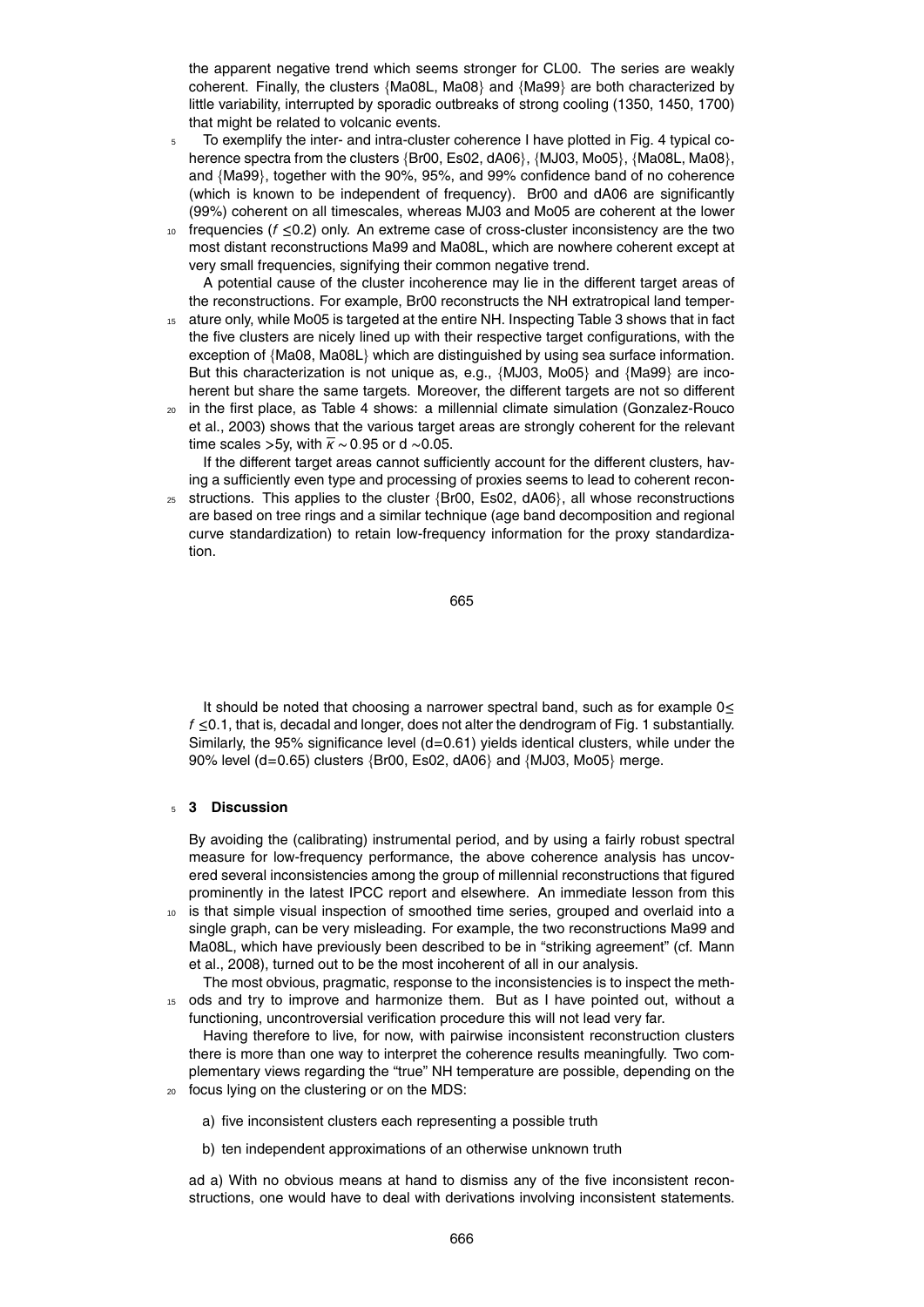As mentioned in the beginning, this requires a non-standard approach to the logical discourse, perhaps along the lines of, e.g., (Arieli, 2008).

ad b) This viewpoint, which may be somewhat more realistic than a), is closer to the conventional approach where all reconstructions are seen as approximations to a sin-

- <sup>5</sup> gle, true temperature curve. However, the error metric is fundamentally different here. The conventional metric would operate on the reconstructed temperatures themselves and construct a real temperature average. The view suggested here (mainly through Fig. 2) is that the best estimate of truth is near the "center" of the reconstructions in the MDS rendition. But this rendition is non-physical, or not directly physical, as the
- <sup>10</sup> MDS dimensions are not related to the original temperature series in a simple way. Least-squares approaches do not work here, so that estimating the center by simple temperature averaging is impossible. That center represents a compromise of the reconstructions, in the sense that it would be, on average, maximally coherent with all of them. It is likely to be "close" to Br00 and Ma08, and may be found by prudently merg-
- <sup>15</sup> ing techniques and proxies from both approaches. If not, one would probably have to resort to trial and error.

One may as well choose to neglect the reported incoherences. But then the following, and likely more, semantic subtleties from the inconsistent reconstructions have to be resolved:

- <sup>20</sup> **–** Can they *skillfully* represent NH temperatures?
	- **–** Can they lie within a *common uncertainty* bound?
	- **–** If they come to an identical *conclusion* such as the non-existence of a Medieval Warm Period, what does it mean for that conclusion?

Using inconsistent reconstructions to approximate the temperature curve has one par-

<sub>25</sub> ticular visual consequence. Whether overlaying them in one figure or forming an average, the result tends to be a cancellation of larger amplitudes as inconsistency means here to be indistinguishable from random covariations. Together with the mentioned 667

synchronization through the instrumental calibration period, such "synthesis" figures automatically resemble a hockey-stick.

It was shown that the target area plays only a minor role. Furthermore, if type and processing of proxies are sufficiently even, coherent reconstructions are produced. If

that is true in general, the main source of reconstruction inconsistency is the use of mixed types of proxies ("multi-proxies"), and their role for temperature reconstruction should be revised. One should systematically check whether "uni"-proxy reconstructions tend to be more coherent than multi-proxy reconstructions, and if so, which types of proxies actually create the inconsistencies.

#### <sup>10</sup> **References**

Arieli, O.: Distance-based paraconsistent logics, International Journal of Approximate Reasoning, 48(3), 766–783, 2008.

- Biondi, F., Gershunov, A., and Cayan, D. R.: North Pacific decadal climate variability since 1661, J. Climate, 14, 5–10, 2001.
- <sup>15</sup> Briffa, K.: Annual climate variability in the Holocene: interpreting the message of ancient trees, Quaternary Science Reviews, 19(1–5), 87–105, 2000.
	- Briffa, K. R., Osborn, T. J., Schweingruber, F. H., Jones, P. D., Shiyatov, S. G., and Vaganov, E. A.: Tree-ring width and density data around the Northern Hemisphere: Part 1, local and regional climate signals, The Holocene, 12(6), 737, 2002.
- <sup>20</sup> Briffa, K. R., Jones, P. D., Bartholin, T. S., Eckstein, D., Schweingruber, F. H., Karlen, W., Zetterberg, P., and Eronen, M.: Fennoscandian summers from AD 500: temperature changes on short and long timescales, Clim. Dynam., 7(3), 111–119, 1992.
	- Briffa, K. R., Jones, P. D., Pilcher, J. R., and Hughes, M. K.: Reconstructing summer temperatures in northern Fennoscandinavia back to AD 1700 using tree-ring data from Scots pine, <sup>25</sup> Arctic and Alpine Research, 20(4), 385–394, 1988.
- Brillinger, D. R.: Time series: data analysis and theory, Society for Industrial Mathematics, 2001.
	- Bürger, G.: On the verification of climate reconstructions, Clim. Past, 3, 397-409, 2007, http://www.clim-past.net/3/397/2007/.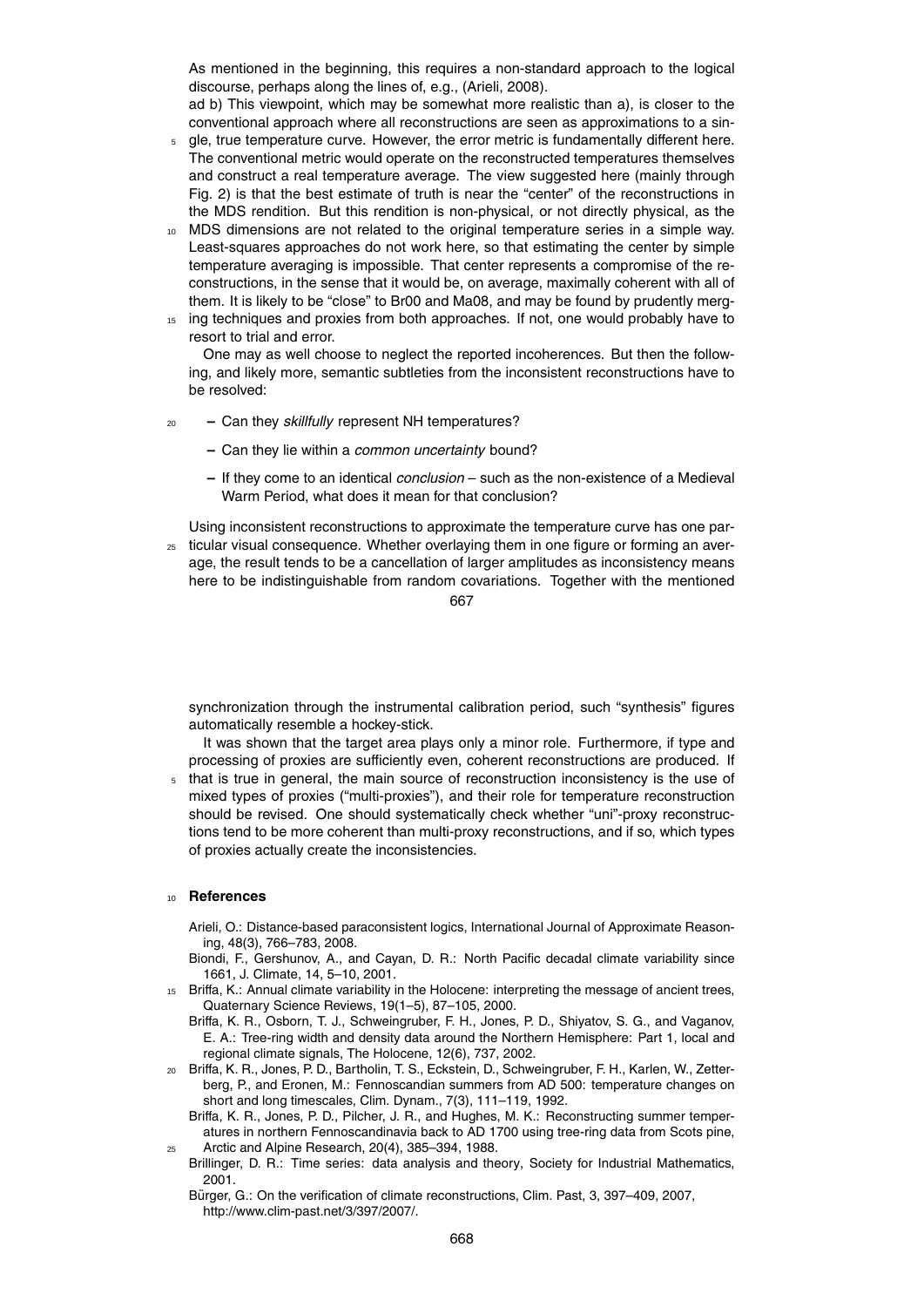- Bürger, G., Fast, I., and Cubasch, U.: Climate reconstruction by regression-32 variations on a theme, Tellus A, 58(1), 227–235, 2006.
- Christiansen, B., Schmith, T., and Thejll, P.: A Surrogate Ensemble Study of Climate Reconstruction Methods: Stochasticity and Robustness, J Climate, 22(4), 951, <sup>5</sup> doi:10.1175/2008JCLI2301.1, 2009.
- Cook, E. R., D'Arrigo, R. D., and Briffa, K. R.: A reconstruction of the North Atlantic Oscillation using tree-ring chronologies from North America and Europe, The Holocene, 8(1), 9, doi:10.1191/095968398677793725, 1998.
- Cook, E. R., Esper, J., and D'Arrigo, R. D.: Extra-tropical Northern Hemisphere land tem-<sup>10</sup> perature variability over the past 1000 years, Quaternary Sci. Rev., 23(20–22), 2063–2074, 2004.
	- Cook, E. R., Buckley, B. M., D'Arrigo, R. D., and Peterson, M. J.: Warm-season temperatures since 1600 BC reconstructed from Tasmanian tree rings and their relationship to large-scale sea surface temperature anomalies, Clim. Dynam., 16(2), 79–91, 2000.
- <sup>15</sup> Crowley, T. J. and Lowery, T. S.: How Warm Was the Medieval Warm Period?, AMBIO, 29(1), 51–54, 2000.
	- d'Arrigo, R., Villalba, R., and Wiles, G.: Tree-ring estimates of Pacific decadal climate variability, Clim. Dynam., 18(3), 219–224, 2001.
- d'Arrigo, R., Wilson, R., and Jacoby, G.: On the long-term context for late twentieth century <sup>20</sup> warming, J. Geophys. Res, 111, D03103, doi:10.1029/2005JD006352, 2006.
	- Esper, J., Cook, E. R., and Schweingruber, F. H.: Low-frequency signals in long tree-ring chronologies for reconstructing past temperature variability, Science, 295, 5563, 2250, doi:10.1126/science.1066208, 2002.
- Gonzalez-Rouco, F., Von Storch, H., and Zorita, E.: Deep soil temperature as proxy for surface <sup>25</sup> air-temperature in a coupled model simulation of the last thousand years, Geophys. Res. Lett, 30(21), 2116, doi:10.1029/2003GL018264, 2003.
	- Granger, C. W. J. and Newbold, P.: Spurious regressions in econometrics, J. Econometrics, 2(2), 111–120, doi:10.1016/0304-4076(74)90034-7, 1974.
- Gray, S. T., Betancourt, J. L., Fastie, C. L., and Jackson, S. T.: Patterns and sources of multidecadal oscillations in drought-sensitive tree-ring records from the central and southern Rocky Mountains, Geophys. Res. Lett., 30(6), 1316, doi:10.1029/2002GL016154, 2003.
- Gray, S. T., Graumlich, L. J., Betancourt, J. L., and Pederson, G. T.: A tree-ring based reconstruction of the Atlantic Multidecadal Oscillation since 1567 AD, Geophys. Res. Lett., 31(12),

669

L12205, doi:10.1029/2004GL019932, 2004.

- Hastie, T., Tibshirani, R., and Friedman, J. H.: The elements of statistical learning: data mining, inference, and prediction: with 200 full-color illustrations, Springer New York, 2001.
- Jones, P. D., Briffa, K. R., Barnett, T. P., and Tett, S. F. B.: High-resolution palaeoclimatic records for the last millennium: interpretation, integration and comparison with General Circulation Model control-run temperatures, The Holocene, 8(4), 455–471, 1998.
	- Juckes, M. N., Allen, M. R., Briffa, K. R., Esper, J., Hegerl, G. C., Moberg, A., Osborn, T. J., and Weber, S. L.: Millennial temperature reconstruction intercomparison and evaluation, Clim. Past, 3(4), 591–609, 2007.
- <sup>10</sup> Lee, T., Zwiers, F., and Tsao, M.: Evaluation of proxy-based millennial reconstruction methods, Clim. Dynam., 31(2–3), 263–281, 2008.
	- Mann, M. E., Rutherford, S., Wahl, E., and Ammann, C.: Testing the fidelity of methods used in proxy-based reconstructions of past climate, J. Climate, 18(20), 4097–4107, 2005.
- Mann, M. E., Bradley, R. S., and Hughes, M. K.: Global-scale temperature patterns and climate <sup>15</sup> forcing over the past six centuries, Nature, 392, 779–787, 1998.
- Mann, M. E., Bradley, R. S., and Hughes, M. K.: Northern hemisphere temperatures during the past millennium: Inferences, uncertainties, and limitations, Geophys. Res. Lett., 26(6), 759–762, 1999.
	- Mann, M. E. and Jones, P. D.: Global surface temperatures over the past two millennia, Geo-<sup>20</sup> phys. Res. Lett., 30(15), 1820, doi:10.1029/2003GL017814, 2003.
- Mann, M. E., Zhang, Z., Hughes, M. K., Bradley, R. S., Miller, S. K., Rutherford, S., and Ni, F.: Proxy-based reconstructions of hemispheric and global surface temperature variations over the past two millennia, P. Natl. A. Sci., 105(36), 13252–13257, 2008.
- McLachlan, G. and Peel, D.: Finite Mixture Models, John Wiley & Sons, 2000.
- <sup>25</sup> Moberg, A., Sonechkin, D. M., Holmgren, K., Datsenko, N. M., and Karlen, W.: Highly variable ´ Northern Hemisphere temperatures reconstructed from low-and high-resolution proxy data: Nature, 433(10), 613–617, 2005.

Parsons, S.: Qualitative methods for reasoning under uncertainty, The MIT Press, 2001.

- Percival, D. B. and Walden, A. T.: Spectral analysis for physical applications: multitaper and conventional univariate techniques, Cambridge Univ Pr., 1993.
- Priest, G.: Truth and contradiction, The Philosophical Quarterly, 50(200), 305–319, 2000. Priest, G.: Paraconsistent logic, Handbook of philosophical logic, 6, 259–358, 2002. Rutherford, S., Mann, M. E., Osborn, T. J., Bradley, R. S., Briffa, K. R., Hughes, M. K., and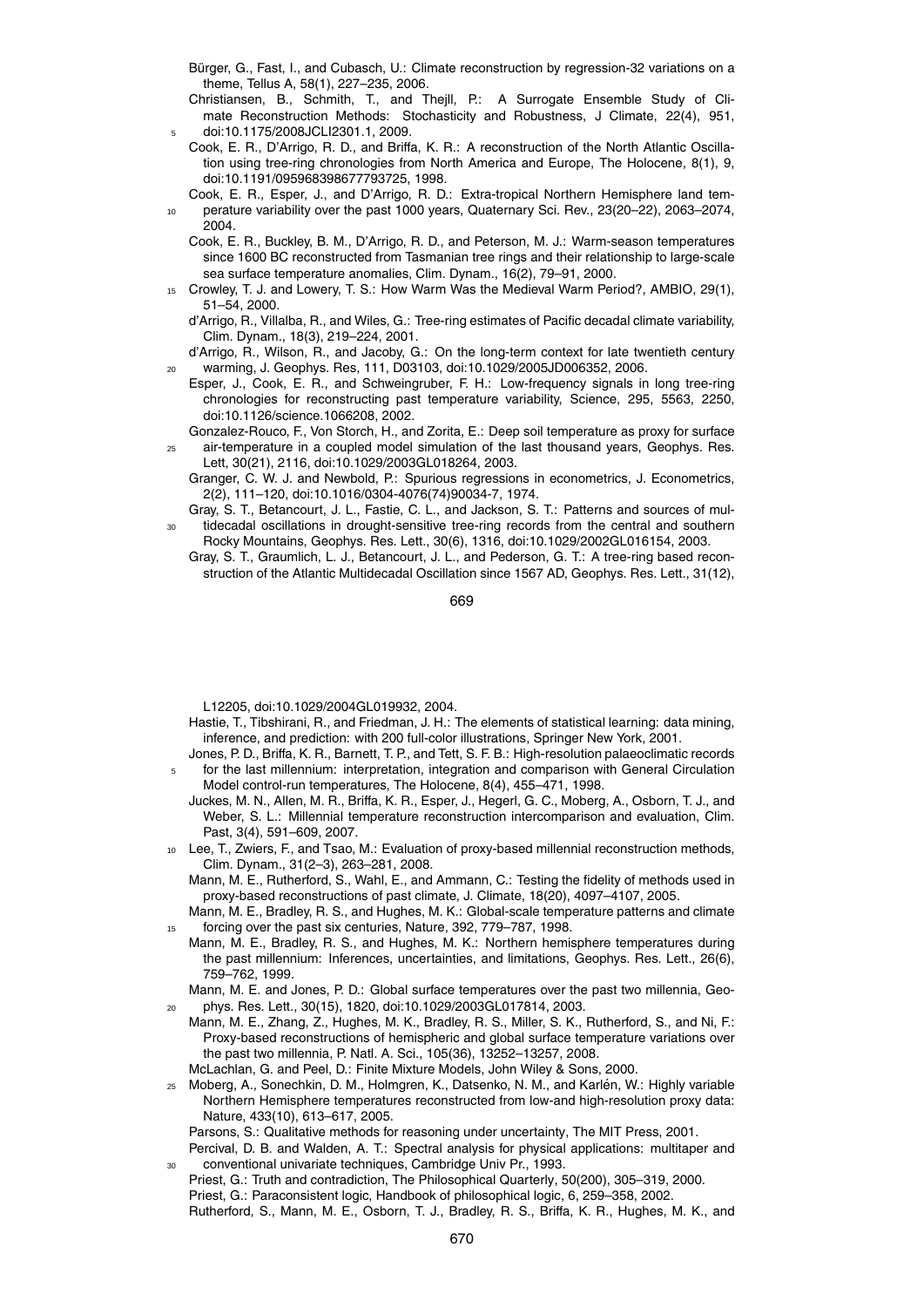Jones, P. D.: Proxy-Based Northern Hemisphere Surface Temperature Reconstructions: Sensitivity to Method, Predictor Network, Target Season, and Target Domain, J. Climate, 18(13), 2308–2329, 2005.

Shafer, G. and Pearl, J.: Readings in uncertain reasoning, Morgan Kaufmann Publishers Inc. 5 San Francisco, CA, USA, 1990.

- Jansen, E., Overpeck, J., Briffa, K. R., Duplessy, J. C., Joos, F., Masson-Delmotte, V., Olago, D., Otto-Bliesner, B., Peltier, W. R., Rahmstorf, S., et al.: Palaeoclimate, Climate change, p. 433–497, 2007
- Von Storch, H., Zorita, E., Jones, J. M., Gonzalez-Rouco, F., and Tett, S. F.: Response to <sup>10</sup> Comment on "Reconstructing Past Climate from Noisy Data", Science, 312, 529c, 2006.
- Von Storch, H., Zorita, E., Jones, J. M., Dimitriev, Y., Gonzalez-Rouco, F., and Tett, S. F.: Reconstructing past climate from noisy data, Science, 306, 679, 2004.
	- Wahl, E. R., Ritson, D. M., and Ammann, C. M.; Comment on "Reconstructing Past Climate from Noisy Data", Science, 312, 529b, 2006.
- <sup>15</sup> Wilson, R., Wiles, G., D'Arrigo, R., and Zweck, C.: Cycles and shifts: 1,300 years of multidecadal temperature variability in the Gulf of Alaska, Clim. Dynam., 28(4), 425–440, 2007.

671

**Table 1.** The ten reconstructions used in this study, with target season and proxy type.

| Symbol           | Reference                | Season | Proxies     |
|------------------|--------------------------|--------|-------------|
| Br <sub>00</sub> | <b>Briffa, 2000</b>      | Summer | trees       |
| dA06             | d'Arrigo et al., 2006    | Annual | trees       |
| Es02             | Esper et al., 2002       | Annual | trees       |
| MJ03             | Mann and Jones, 2003     | Annual | multi-proxy |
| Mo05             | Moberg et al., 2005      | Annual | multi-proxy |
| CL <sub>00</sub> | Crowley and Lowery, 2000 | Annual | multi-proxy |
| Jo98             | Jones et al., 1998       | Summer | multi-proxy |
| Ma08L            | Mann et al., 2008        | Annual | multi-proxy |
| Ma <sub>08</sub> | Mann et al., 2008        | Annual | multi-proxy |
| Ma99             | Mann et al., 1999        | Annual | multi-proxy |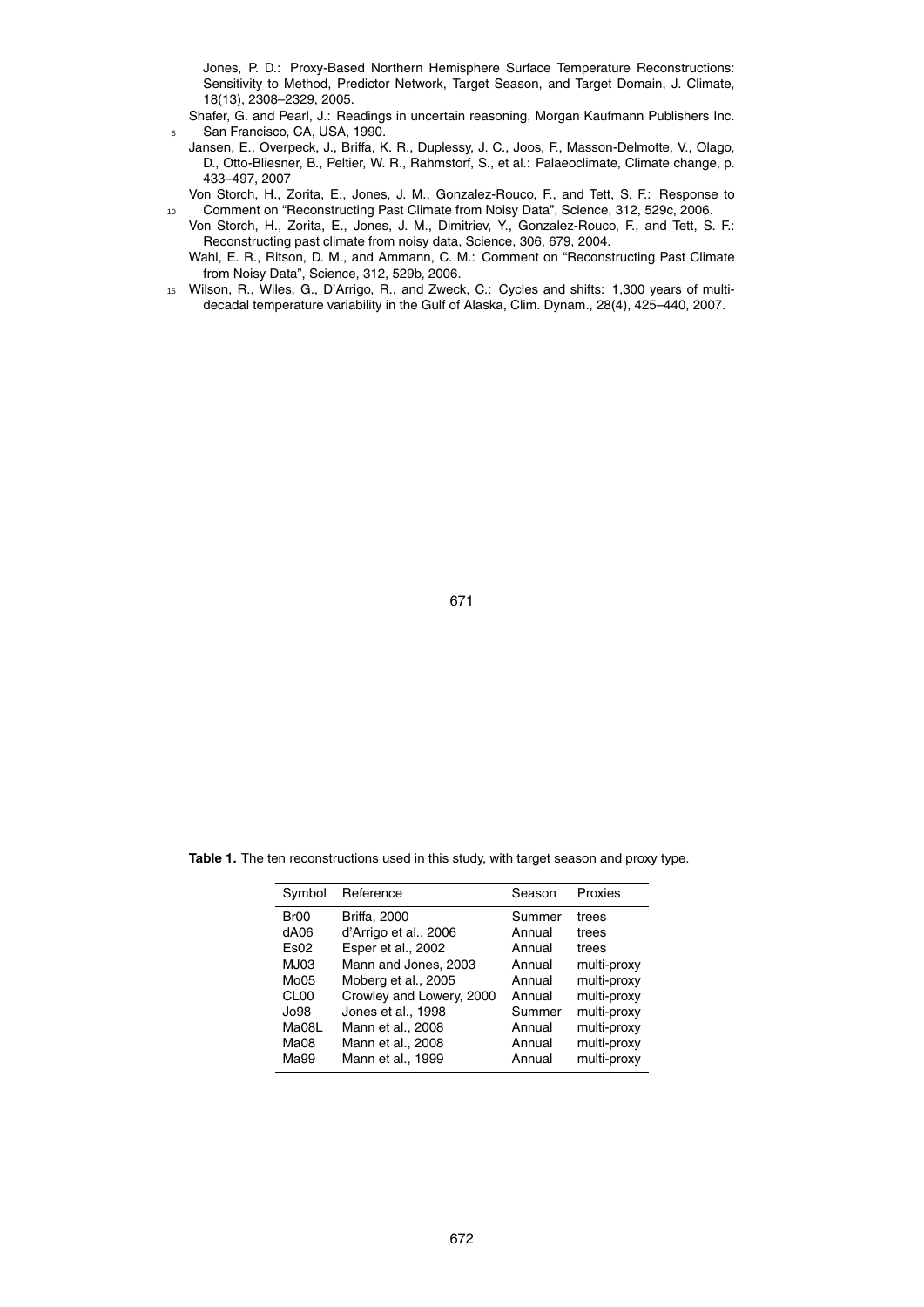| к                | Br00 | dA06 | Es <sub>02</sub> | MJ03 | Mo05 | CL <sub>00</sub> | Jo98 | Ma08L | Ma08 | Ma99 |
|------------------|------|------|------------------|------|------|------------------|------|-------|------|------|
| Br <sub>00</sub> | 1    |      |                  |      |      |                  |      |       |      |      |
| dA06             | 0.65 | 1    |                  |      |      |                  |      |       |      |      |
| Es02             | 0.55 | 0.6  |                  |      |      |                  |      |       |      |      |
| MJ03             | 0.4  | 0.38 | 0.44             |      |      |                  |      |       |      |      |
| Mo95             | 0.46 | 0.41 | 0.42             | 0.54 |      |                  |      |       |      |      |
| CL <sub>00</sub> | 0.38 | 0.35 | 0.31             | 0.32 | 0.33 |                  |      |       |      |      |
| Jo98             | 0.42 | 0.4  | 0.36             | 0.31 | 0.27 | 0.54             |      |       |      |      |
| Ma08L            | 0.3  | 0.28 | 0.22             | 0.35 | 0.31 | 0.28             | 0.25 |       |      |      |
| Ma08             | 0.42 | 0.36 | 0.36             | 0.48 | 0.42 | 0.32             | 0.27 | 0.48  |      |      |
| Ma99             | 0.37 | 0.34 | 0.38             | 0.38 | 0.31 | 0.34             | 0.44 | 0.26  | 0.3  |      |

**Table 2.** Mutual coherence *κ* between millennial (1000 to 1850) reconstructions, averaged over frequencies ≥ 5y. Significant values (*κ* ≥0.47 as the 99% level) are highlighted.

673

**Table 3.** Target area for reconstructions.

|                                  | Br00 | dA06 |  |  | Es02 MJ03 Mo05 CL00 Jo98 Ma08L Ma08 | Ma99 |
|----------------------------------|------|------|--|--|-------------------------------------|------|
| <b>NH</b>                        |      |      |  |  |                                     |      |
| $NH$ extratropics $\blacksquare$ |      | a ka |  |  |                                     |      |
| $land + sea$                     |      |      |  |  |                                     |      |
| land                             |      |      |  |  |                                     |      |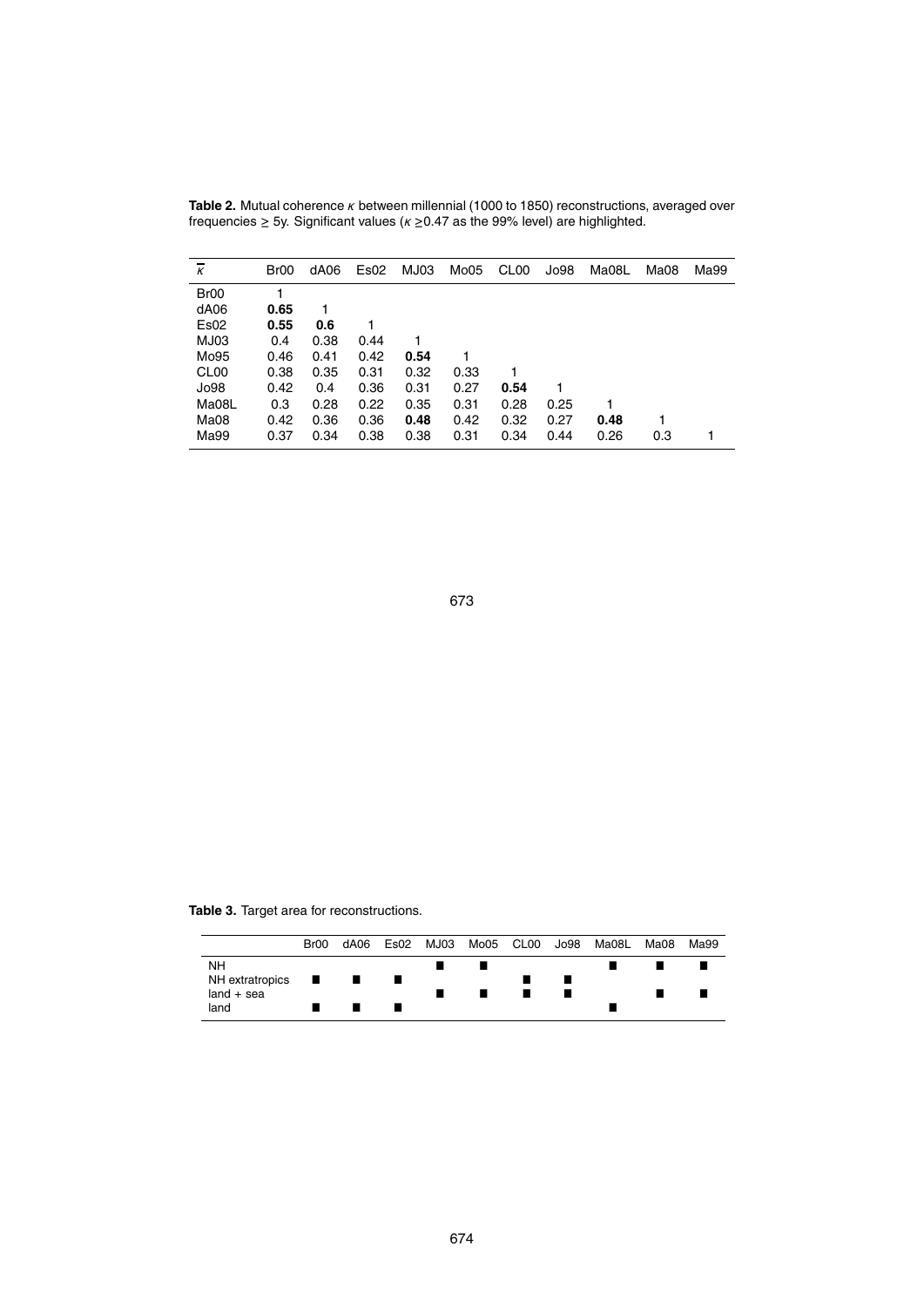|              | NH.  | NH extratropics |
|--------------|------|-----------------|
| $land + sea$ | 0.93 | 0.89            |
| land         | 0.90 | 0.91            |

**Table 4.** Coherence between target areas as simulated by ECHO-G Erik.





**Fig. 1.** Dendrogram of reconstructions, with distance metric d based on coherence *κ* (see text). Each node immediately below the 99% significance level of d=0.525 corresponds to a significant cluster, signified by the coloring.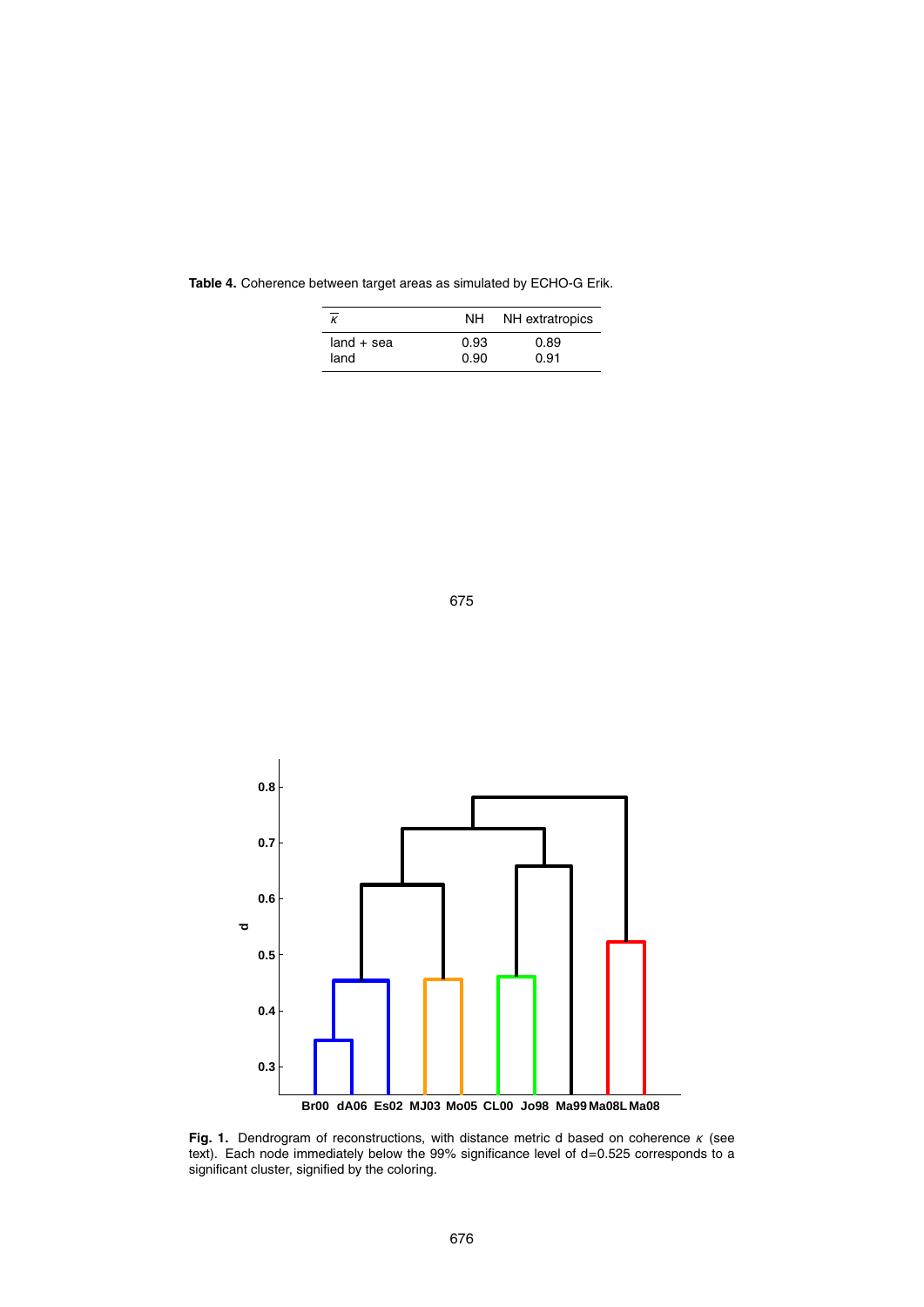

**Fig. 2.** MDS image of the ten climate reconstructions, based on mutual coherence. The five colors represent the five inconsistent clusters, {Br00, Es02, dA06} (blue), {MJ03, Mo05} (orange), {CL00, Jo98} (green), {Ma08L, Ma08} (red), and {Ma99} (black).





**Fig. 3.** The five clusters of reconstructions (smoothed).